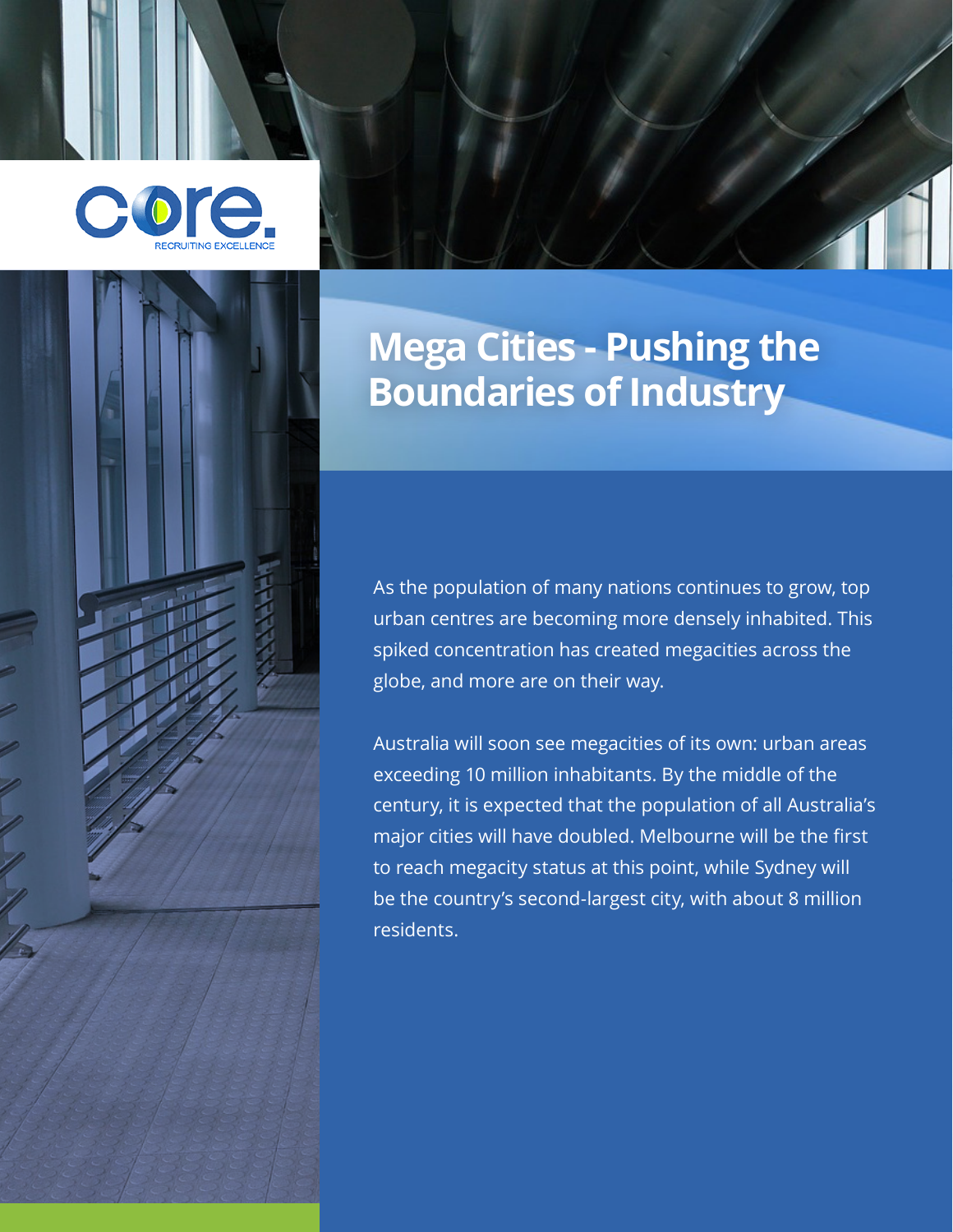## **How will Megacity Infrastructure Impact Australian Industries?**

Infrastructure in megacities must be specifically designed to serve massive numbers of people and work within a more technologically advanced society. It must be bigger, smarter, and more complex than what can currently be found in Australia's major cities.

This means that as these cities grow, a large number of upgrades will need to take place, creating projects and labour demand throughout many industries.

## **Transportation**

The transportation infrastructure in megacities needs to be able to support a large number of people and automobiles. Some of Australia's capitals are already expanding their roads, railways, and public transport systems to do just that. The Sydney light rail expansion and the WestConnex highway project are prime examples.

Such developments are creating a major opportunity for the [rail industry,](https://www.arup.com/perspectives/publications/research/section/future-of-rail-2050) as megacities are highly dependent on public transport. Not only will rail lines expand, but the very nature of rail travel will also be more advanced.

#### **Hyperspeed Trains**

Virgin Hyperloop One has proposed the development of a [hyperloop train](https://blog.iseekplant.com.au/blog/hyperloop-australia-2021) connection from Sydney to Melbourne, a project worth \$40 billion. The driverless hyperloop pods will float above tracks via magnetic levitation and move at speeds up to 1080 kilometres per hour.

These hyperspeed trains will make it easier for workers to comfortably commute from further than ever before. Passengers traveling between Sydney and Melbourne will be able to make the trip in just 55 minutes.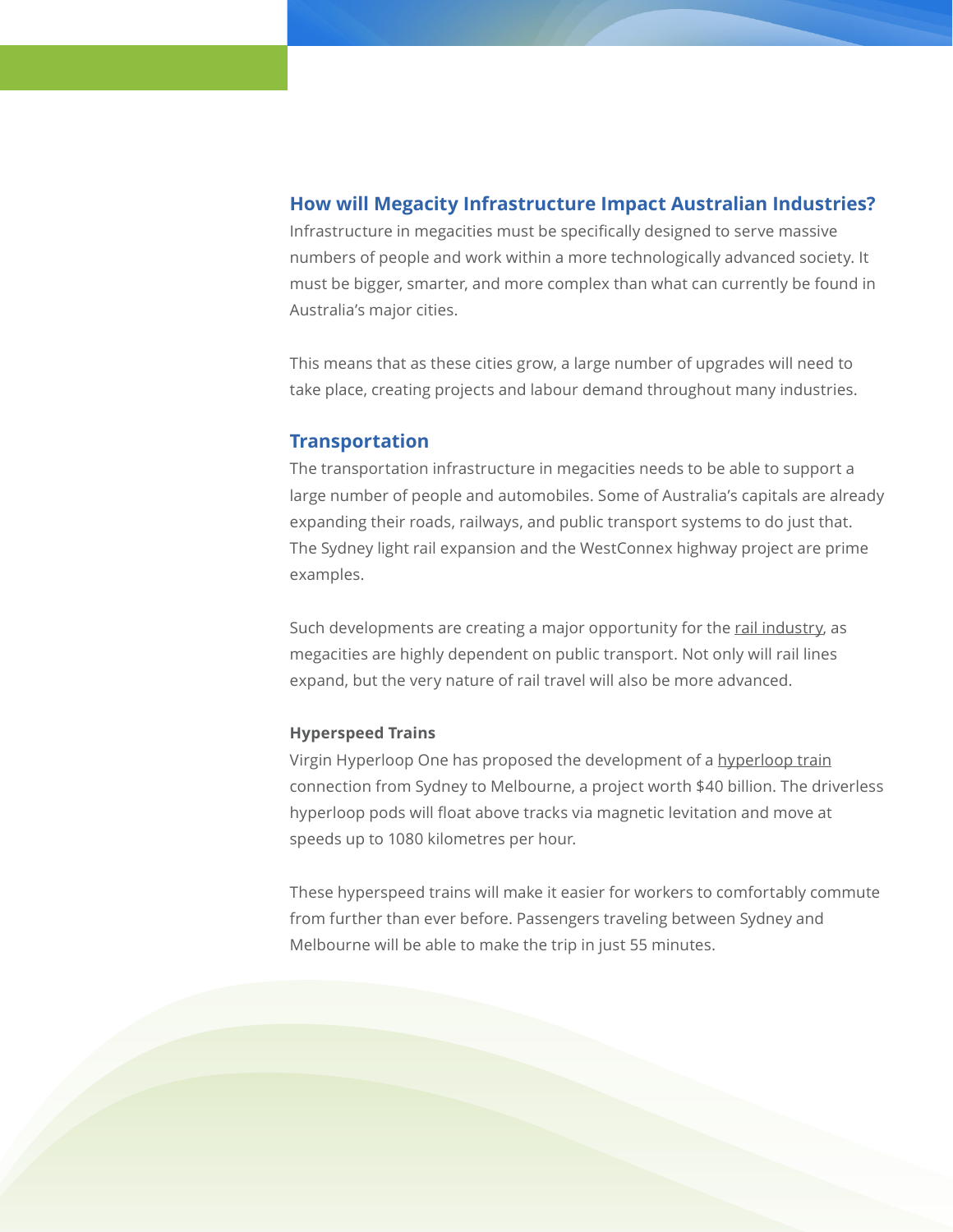#### **Connecting Megaregions**

Hyperspeed rail lines and other advanced forms of public transport could prove extremely useful if Australia's development results in the formation of megaregions: urbanized areas that stretch over more than one metropolitan city.

Workers will be commuting throughout these massive zones, and public transport options will be critical for minimising roadway congestion.

## **The Future of Freight**

Megacities don't just have more people, they also have more businesses and industrial facilities. This means that transportation infrastructure will need to accommodate a high volume of freight moving in and out of the cities as well. To relieve strain on roads and passenger railways, megacities may develop alternative routes dedicated to cargo shipments, such as [underground rail lines.](http://www.cargocap.com/)

## **Energy and Environment**

Bigger cities have bigger energy needs. This means that the capacity of energy infrastructure will need to expand majorly. But with concerns about environmental responsibility, megacities will need to make sure that their energy systems are sustainable and efficient.

#### **New Energy Sources**

Today's forward-thinking cities are already making an effort to phase out use of fossil fuels by leveraging new forms of energy. These include:

- **•** Solar power
- **•** Hydropower
- **•** Hydrogen
- **•** Algae fuel
- **•** Liquefied natural gas (LNG)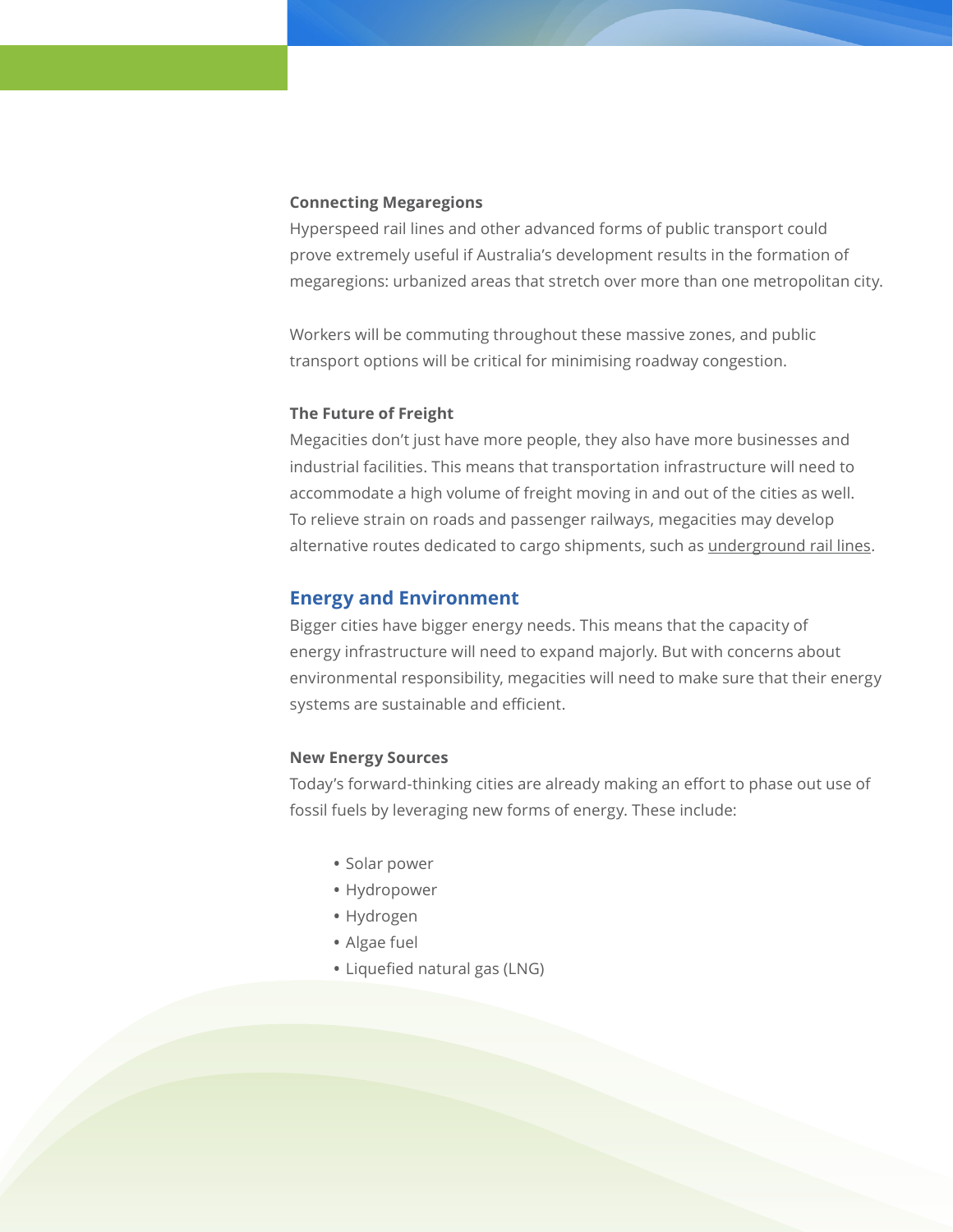Megacities will require the construction of systems that can convert, gather, and store these new power sources. Additionally, they'll require new types of transportation methods and distribution networks to be created.

#### **Maximising Water Efficiency**

Megacities need massive amounts of water to supply 10 million+ citizens, but in the age of global warming, water will be more precious than ever. Australia's largest cities will need to be capable of sustainably collecting, treating, and recycling their own water.

More water treatment plants will be needed, and local architecture will need to incorporate features that enable harvesting and reuse of stormwater and wastewater.

## **Getting Smart to go Green**

Because megacities are so interconnected, "smart" tech systems can easily be integrated into local infrastructure. These can be used to better manage a city's energy use.

Energy production and supply can be controlled by monitoring a city's demand in real-time. Buildings with smart management systems will be able to use only the energy they need by using sensors to automatically control things like lighting and temperature.

## **Healthcare and Education**

The populations of tomorrow's megacities won't just be larger, they will also have different demographics. By the middle of this century, Australia will have twice as [many seniors](http://archive.treasury.gov.au/igr/igr2010/Overview/pdf/IGR_2010_Overview.pdf) as it does today, and a smaller proportion of younger people. This will have a big impact on both healthcare and education.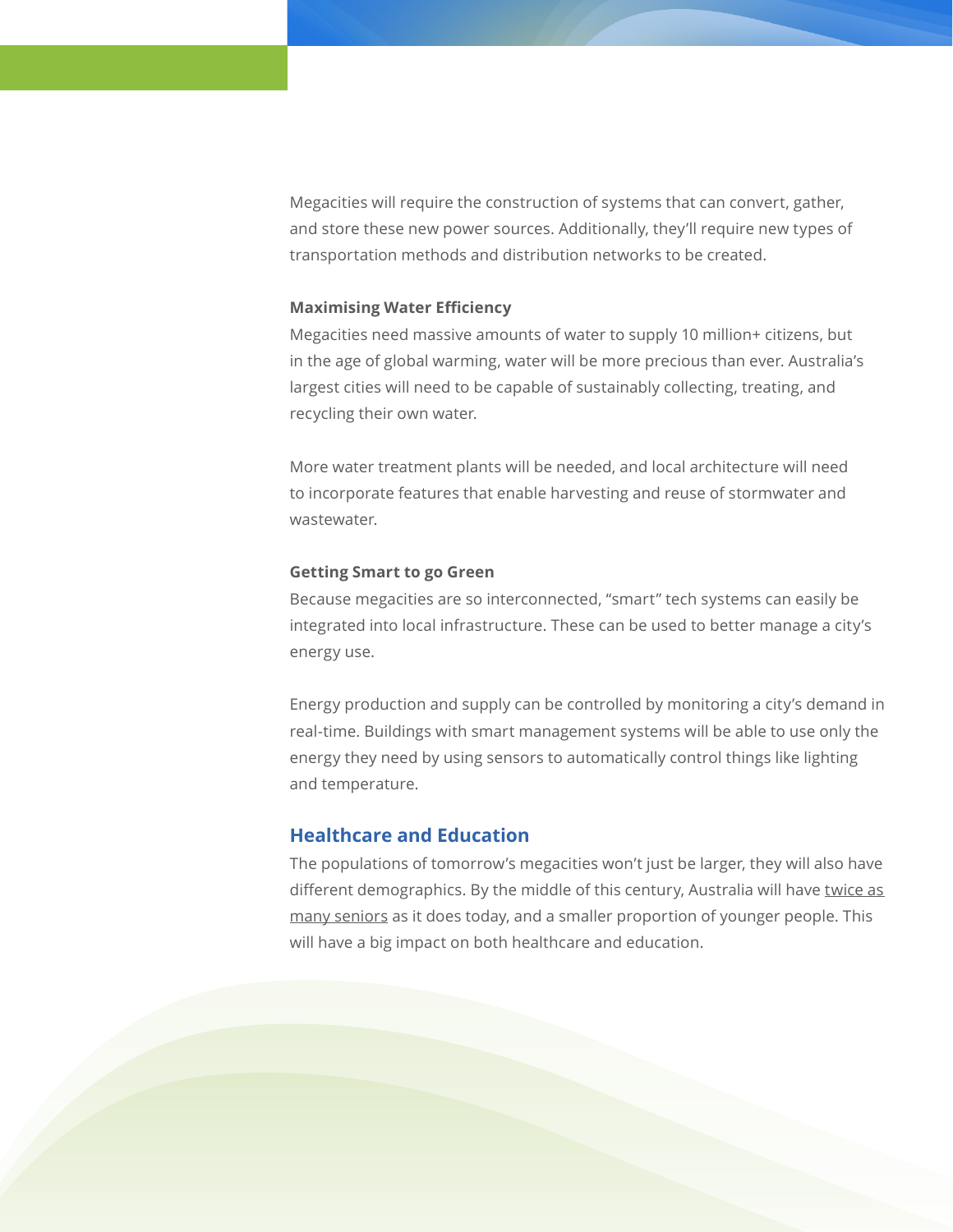#### **Keeping Millions Healthy**

Megacity hospitals will be expected to service more people, and far more of those patients will be at an age where health problems are common.

To keep up, these hospitals will need smart tech systems and best-in-industry tools. Innovations like cutting edge medical imaging systems, health tracking devices, and even surgery-performing robots will all be a part of megacity healthcare. The manufacturing sector will be counted on to produce products that save lives and lengthen lifespans.

## **Skill-Driven Education**

A megacity's growing dependence on technology means that STEM skills (science, technology, engineering, and mathematics) will be highly valued in the job market. Educators will need to help youths develop these skills and prepare them to work with computers, robots, automated machinery, and other advanced tools.

An education system that creates workers fit for the most in-demand roles will be essential for a megacity to thrive. Because of the lower number of workingage citizens in the future, employers will be fiercely competing for qualified talent. This trend can already be seen in Australia's current trades sector, where engineers and other technically-skilled professionals are commanding high salaries and generous benefits.

#### **Construction and Development**

The high population of megacities creates a strong demand for high-density housing. In order to meet this demand, cities will need to redevelop their residential infrastructure to hold a higher capacity. Consequently, growing megacities will have an abundance of construction and development projects.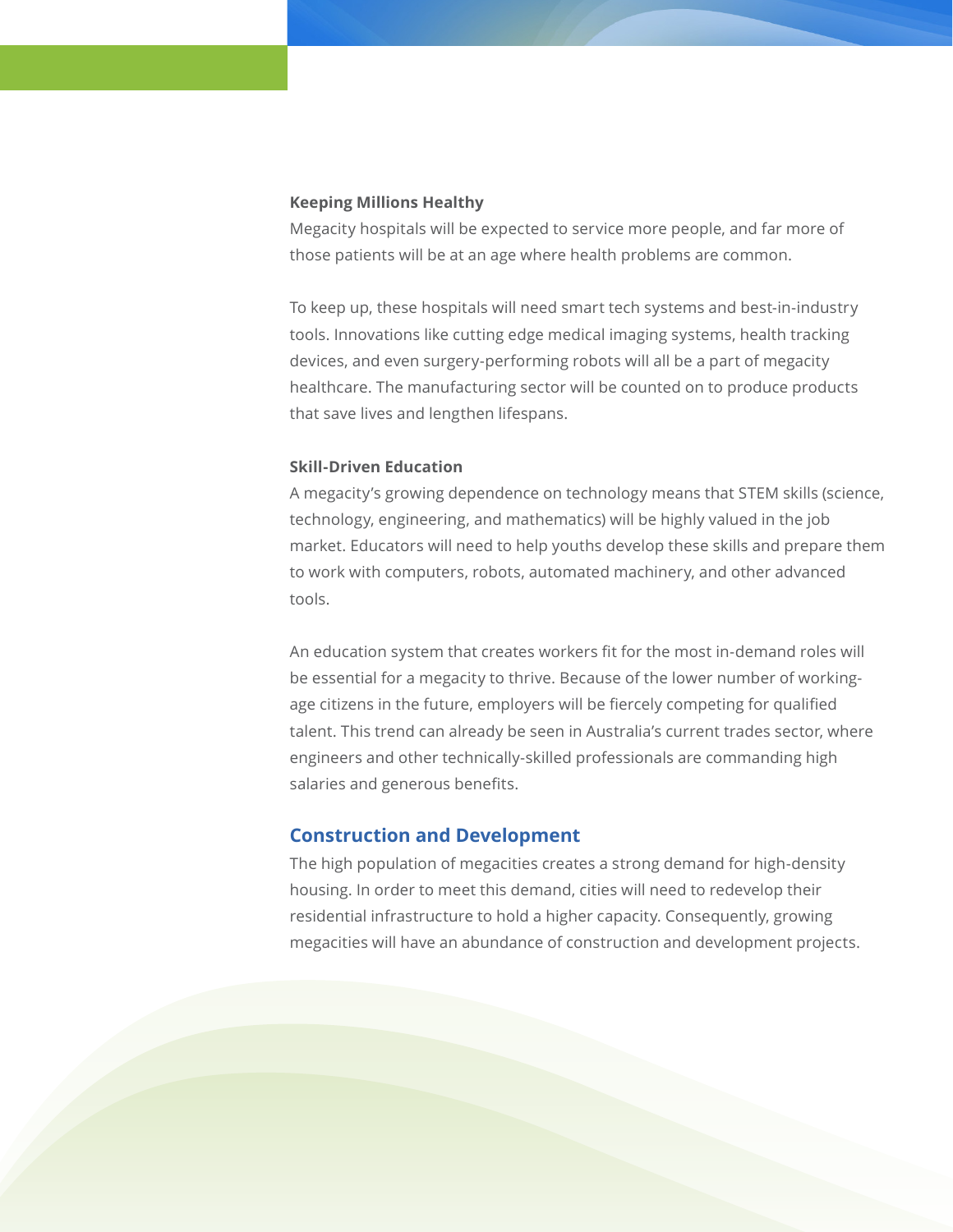#### **Building Innovation**

Manufacturing advancements are already bringing us more efficient ways of building. With prefabrication and modularised components, construction projects can be completed faster and more affordably. This advantage will be essential to megacity building endeavors.

Also a must for megacity construction will be Building Information Modelling (BIM) software. Such programs are becoming increasingly relied upon for construction planning, as they help architects design buildings that are more energy efficient, optimally functional, and in sync with their surrounding environments.

As science, technology, and manufacturing methods progress, innovations within the construction sector will only continue to accelerate.

## **The Green Niche**

The priority on sustainability and energy efficiency within megacities will result in a greater demand for sustainable building materials and green building practices. Manufacturers and contractors that specialise in this area will have an abundance of business.

## **Communication**

Communication infrastructure will need to be fortified and expanded as Australia's capitals expand into megacities. It will need to be able to sustain smart tech systems that are integrated throughout cities, and support internet usage by millions of private citizens and businesses.

#### **Increasing Access**

For megacities to thrive, strong internet access will need to be expanded to reach people who are living outside of megacities, within megaregions and beyond.